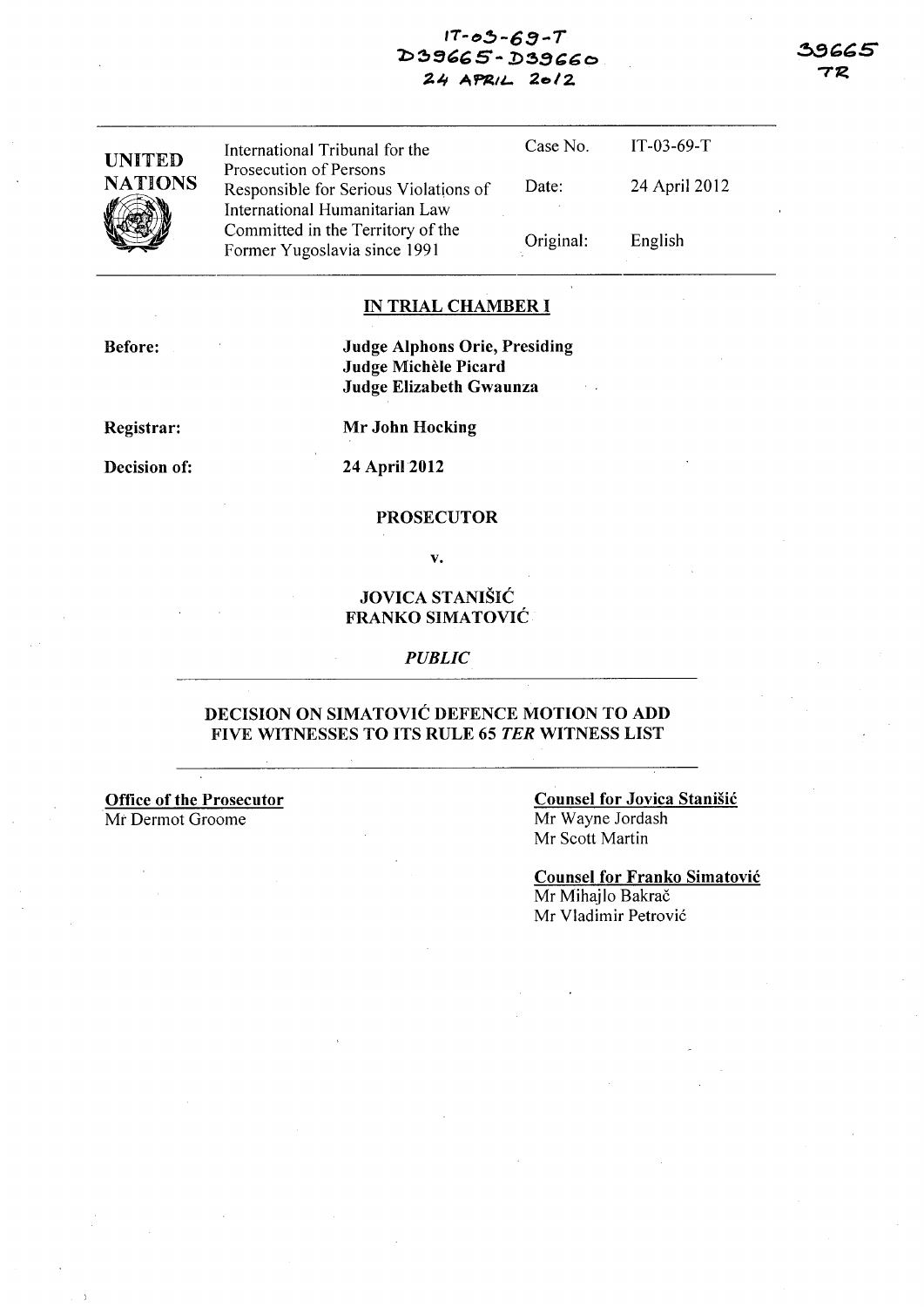# **I.** PROCEDURAL HISTORY AND SUBMISSiONS OF THE PARTIES

1. On 20 February 2012, the Simatovic Defence ("Defence") requested an eight-week adiournment of proceedings to, *inter alia*, "consolidate and amend its Rule 65 *ter* witness list" ("Request").<sup>1</sup> On 22 February 2012, the Chamber instructed the Defence to submit detailed information on the timeline and content of its correspondence with two of the witnesses mentioned in the Request, as well as with the governments of the countries where the prospective witnesses were detained.<sup>2</sup> On the same date, the Defence filed the requested information.<sup>3</sup> On 28 February 2012, the Chamber partially granted the Request with further instructions on the time line for completion of Defence tasks to follow.<sup>4</sup> On 29 February 2012, the Chamber instructed the Defence to file any motion to amend its Rule  $65$  ter witness list by 12 March 2012 and to inform the Chamber and the other parties by 20 April 2012 whether it wishes to call any of these prospective additional witnesses.<sup>5</sup>

2. On 12 March 2012, the Defence filed a motion requesting the addition of five witnesses to its Rule 65 ter witness list ("Motion").<sup>6</sup> The Prosecution filed its response on 26 March 2012 ("Response").? The Stanisic Defence did not respond to the Motion.

3. The Defence requests the addition of Witnesses DFS-021, DFS-022, DFS-023, DFS-024, and DFS-025 to its Rule 65 fer witness list. For each of these witnesses, the Motion provides a summary of their anticipated testimony and an analysis of its potential probative value and *prima facie* relevance.<sup>8</sup> In light of its perceived inability to start preparing its case earlier, the Defence argues that it could only find and interview these witnesses, as well as trace material relevant to their testimony, to the greatest extent possible, after the conclusion of the Prosecution case.<sup>9</sup> Nonetheless, it failed to complete this task before filing its lists pursuant to Rule 65 ter (G) of the Rules of Procedure and Evidence ("Rules") on 6 June  $2011$ <sup>10</sup> The Defence contends that the requested additions to its Rule 65 *ter* witness list should be viewed in light of its decision not to call

 $\pmb{\mathsf{l}}$ Urgent Defence Request for Adjournment, 20 February 2012 (Confidential), paras 1,7,9-10.

 $\overline{2}$ T. 17640-17641; Request, para. 12.

Case No. IT-03-69-T 2 24 April 2012

Defence Notification pursuant to Trial Chamber's Order of 22 February 2012, 22 February 2012 (Confidential)  $\mathbf{3}$ ("Notification of22 February 2012").

 $\overline{4}$ T. 17816-17818.

<sup>5</sup> T. 17899-17900. }

 $\boldsymbol{6}$ Defence Motion to Add Witnesses to Rule 65 fer Witness list with Confidential' Annex, 12 March 2012 (Confidential).

 $\overline{7}$ Prosecution Response to Simatović Defence Motion to Add Witnesses to Rule 65 ter Witness List, 26 March 2012 (Confidential). 8

<sup>9</sup>  Motion, paras 7, 9, 11, 13, 15, Annex.

Motion, para. 19.

<sup>10</sup>  *Ibid.*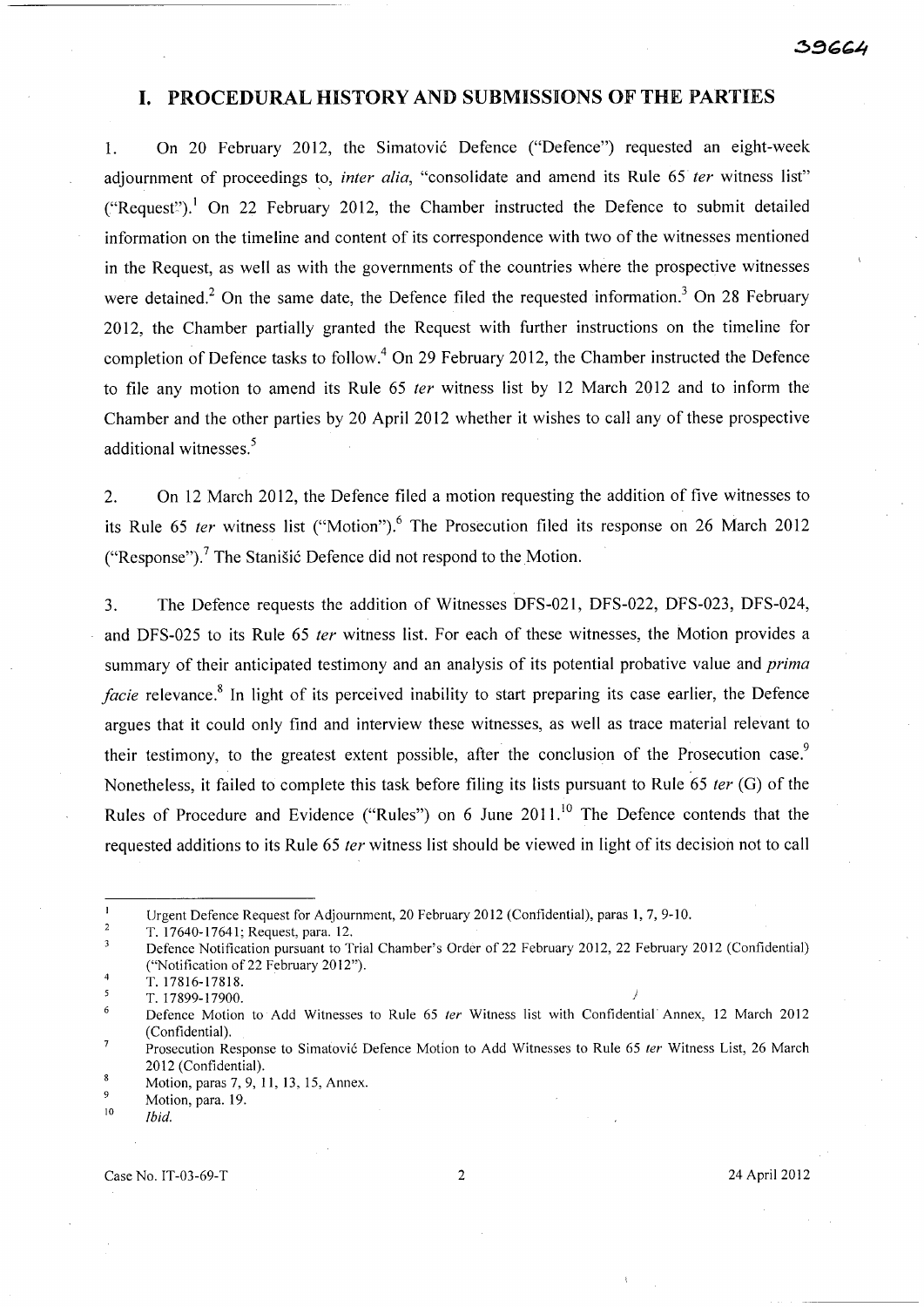Franko Simatović ("Accused") and three other witnesses to testify in its case.<sup>11</sup> In addition, the Defence argues that the Prosecution will have sufficient time for preparing the cross examination of the prospective witnesses. $^{12}$ 

4. The Prosecution defers the addition of Witnesses DFS-021 and DFS-023 to the Chamber's discretion, and opposes the additions of Witnesses DFS-022, DFS-024, and DFS-025 to the Defence's Rule 65 ter witness list.<sup>13</sup> Although it does not contest that the evidence of the five proposed witnesses is relevant, the Prosecution submits that there is no good cause to allow for an amendment of the Defence Rule 65 ter witness list at this stage of proceedings, particularly in respect of Witnesses DFS-022, DFS-024, and DFS-025.<sup>14</sup> In addition, the Defence should have been prepared for the possibility of not calling the Accused to testify.<sup>15</sup> Given the apparent relevance of Witnesses DFS-024 and DFS-025 to the present case, the Prosecution asserts that there is no justification for them not having been included in, or added to, the Defence Rule 65 ter witness list at an earlier stage.<sup>16</sup>

5. In its Response, the Prosecution also requests an opportunity to be heard on the scheduling of the remaining Defence witnesses once the Motion is decided.<sup>17</sup> Further, the Prosecution requests that, if the Motion is granted, the Chamber instructs the Defence to comply with any disclosure obligations, in particular in relation to witness statements, by 20 April 2012.<sup>18</sup> Lastly, the Prosecution requests the Chamber to order the Defence to specify the time period in which the events, described in the summary for Witness DFS-023, are alleged to have occurred.<sup>19</sup>

6. On 28 March 2012, the Chamber instructed the Defence to provide the Prosecution with any witness statements or other materials which it possesses relating to the proposed witnesses.<sup>20</sup>

7. On 30 March 2012, the Chamber decided to grant the Motion and informed the parties through an informal communication. However, the Chamber emphasised that, if the Defence decided that it wished to call these witnesses, the Chamber might impose further conditions, such as a time frame for calling them. In this respect, the Chamber urged the Defence to make all necessary arrangements to ensure that the witnesses would be in a position to testify before the Tribunal

- $\frac{11}{12}$  Motion, para. 21.
- <sup>12</sup> Motion, para. 16.<br>
Response, paras 1, 21<sup>'</sup>.
- 
- $14$  Response, para. 6.
- $^{15}$  Response, paras 8-9. 11.
- $\frac{16}{17}$  Response, paras 8, 12.
- $\frac{17}{18}$  Response, para. 16.
- <sup>18</sup> Response, paras 18-19.
- Response, para. 20.

Case No. IT-03-69-T 3 24 April 2012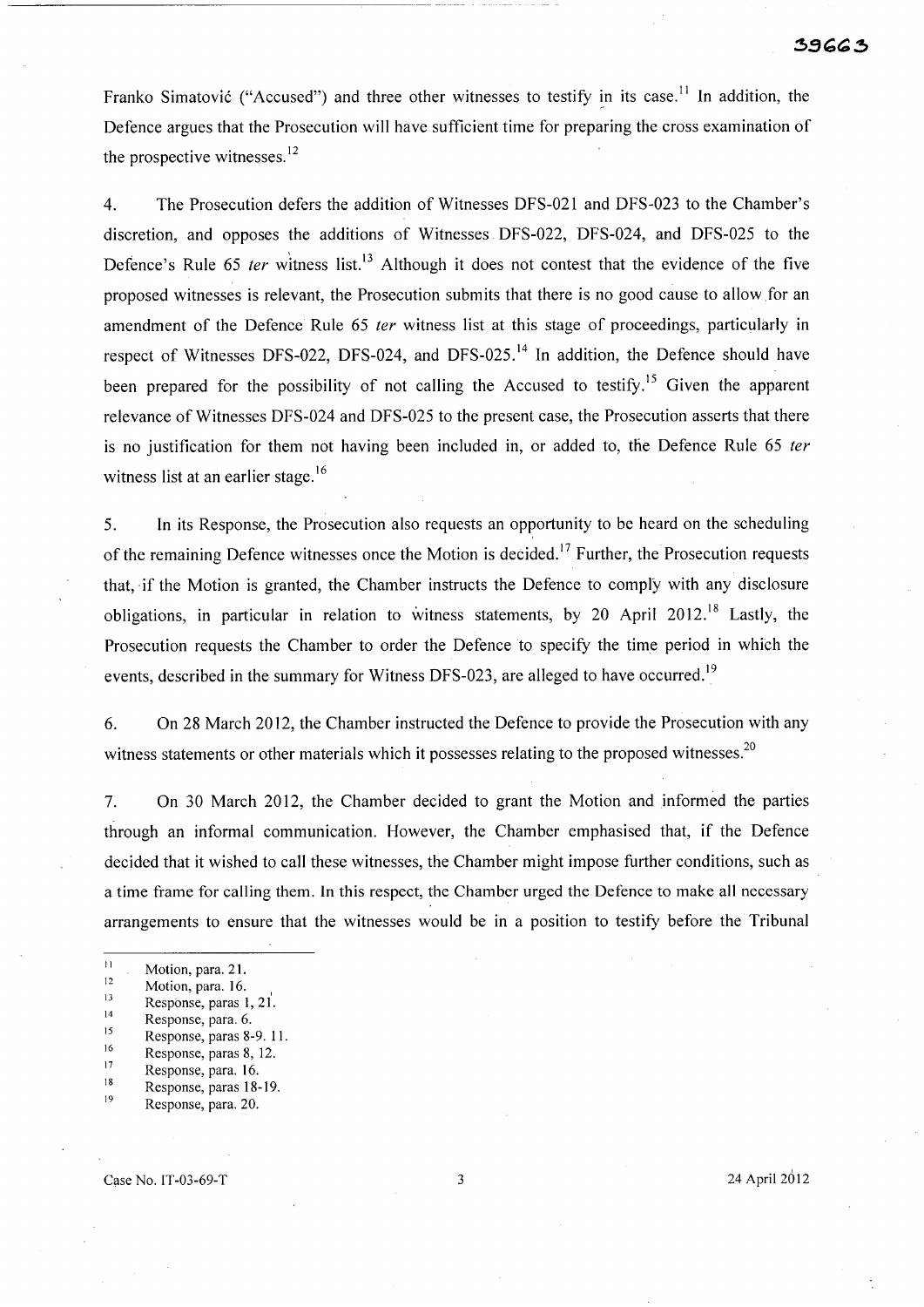without delay.<sup>21</sup> The Chamber's Decision of 30 March 2012 is put on the record with the present. decision.

#### H. APPLICABLE LAW

8. The Chamber recalls the applicable law governing amendments to the Rule 65 ter witness list, as previously set out by this Chamber, and refers to it.<sup>22</sup>

## HI. DISCUSSION

9. There is no dispute between the parties concerning the *prima facie* relevance and probative value of the anticipated evidence of the five prospective witnesses. The Chamber considers that the anticipated testimonies of Witnesses DFS-021, DFS-022, and DFS-023 are relevant to, and probative of, issues regarding the Unit for Anti-Terrorist Effects and, in particular, the alleged links between this unit and the Serbian State Security Service; the functioning of the Tara and Lipovica training centres; the nature of the Accused's engagement in the operation of the DB Belgrade centre; and the nature of his activities in Pajžos, Petrova Gora, and Magarcevac. All of these issues are important to the alleged participation of the Accused in the joint criminal enterprise charged in the Indictment. With regard to Witnesses DFS-024 and DFS-025, the Chamber takes into consideration the Defence position that these persons may be "of decisive importance in this trial", and acknowledges the numerous references to their activities made by the parties in this case thus far.<sup>23</sup> For these reasons, the Chamber considers that the anticipated evidence of the proposed witnesses is *prima facie* relevant and probative.

10. It is not clear from the Defence submissions whether the initial contact with any of the proposed witnesses was pursued without undue delay.<sup>24</sup> The Chamber finds it difficult to accept that the two persons who, in the view of the Defence, are "of decisive importance in this trial", only came to the Defence's attention as potential witnesses at such a late stage of the proceedings. Considering that the Defence made its first attempt to contact Witness DFS-024 through the relevant authorities in September 2011, and Witness DFS-025 as early as May 2011, the Chamber is

Case No. IT-03-69-T 4 24 April 2012

<sup>20</sup>  *T.18681-18684.* 

<sup>21</sup>  On 10 April 2012, the Defence requested through an informal communication a five day extension for notifying the Chamber and the Prosecution whether it intends to call Witness DFS-024. The request was granted on 12 April 2012 and the Decision was conveyed to the Parties by informal communication.

<sup>22</sup>  Decision on Stanišić Defence Motion to Add Witness DST-081 to its Rule 65 ter Witness List, 20 October 2011, para. 4.

<sup>23</sup>  Request, para. 12; Notification of 22 February 2012.

<sup>24</sup>  Request, paras 10, 12; Motion, para. 20; Notification of 22 February 2012. This aspect is discussed in greater detail in Reasons for Decision Partially Granting the Simatovic Defence Urgent Request for Adjournment, 17 April 2012, para. 10.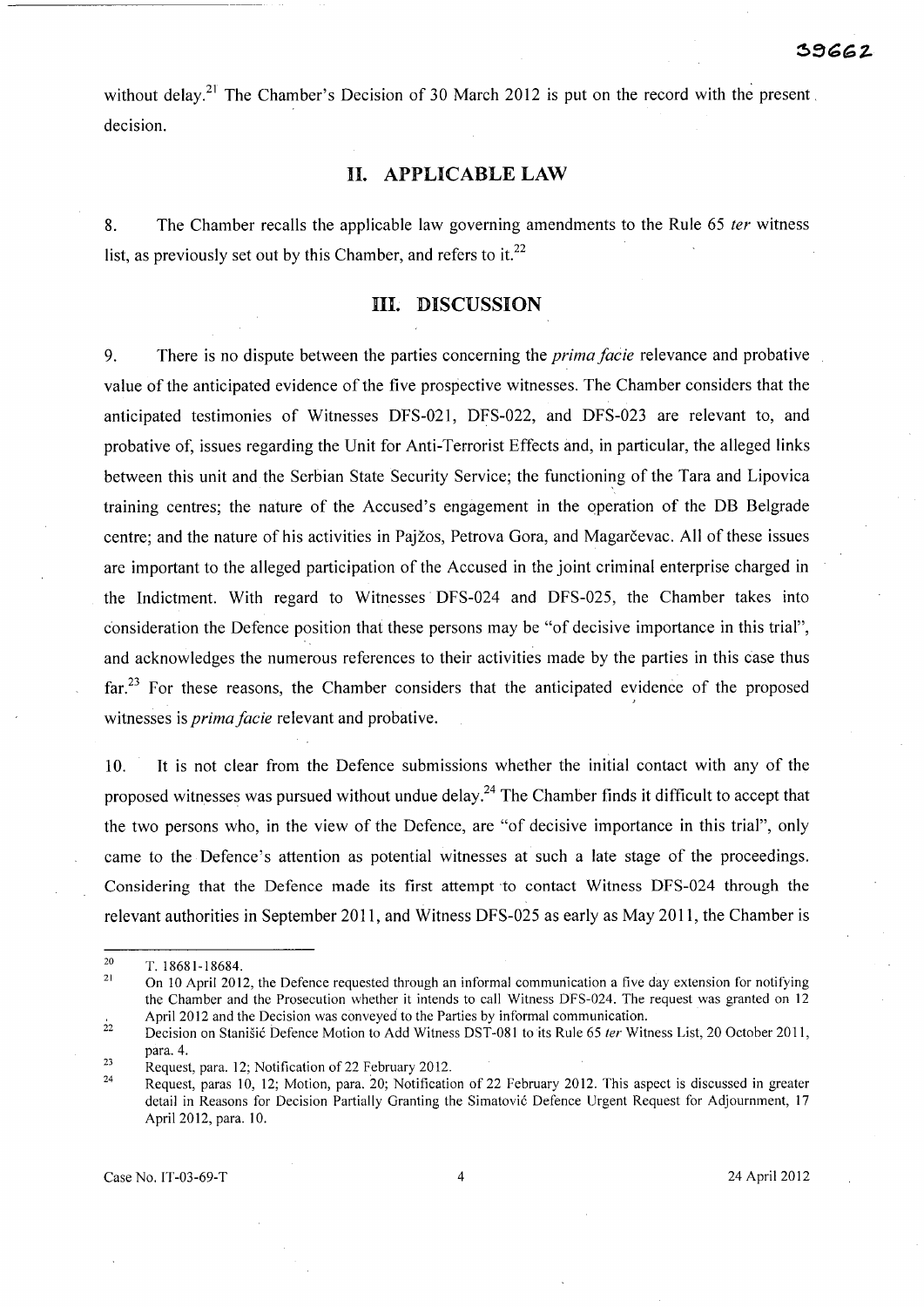of the view that the request for addition of these witnesses to the Defence Rule 65 ter witness list could have been made at an earlier date.<sup>25</sup> Nevertheless, the Chamber allows the Defence a certain degree of flexibility in the presentation of its case, so that it can adequately adapt its presentation of evidence to the developments during trial. The Chamber acknowledges that the failure to consider earlier and, consequently, to prepare for the possibility of not calling the Accused to testify, left the Defence with no choice but to request additions to its Rule 65 *ter* witness list at this late stage of the Defence case.

11. The Chamber considers that the substance of the anticipated evidence of the proposed witnesses is significant and may consequently pose an additional burden on the other parties to prepare for their testimonies. **In** particular, the Chamber acknowledges that an additional amount of material will need to be processed by the Prosecution in order to prepare for the cross-examination of these witnesses in court. Nevertheless, the parties could make use of the four-week adjournment of the proceedings in April to prepare for the anticipated testimony of the proposed witnesses.<sup>26</sup>

12. On balance, the Chamber finds that it is in the interests of justice to add the proposed witnesses to the Defence Rule 65 *ter* witness list. Nonetheless, in respect of Witnesses DFS-024 and DFS-025, the Chamber anticipates that several practical and legal problems may arise if the Defence decides to call them. **In** light of this possibility, the Chamber reiterates and emphasises that the inability of the Defence to fulfil further conditions that may be imposed with a view to avoiding a considerable delay in the proceedings, may lead the Chamber to conclude that the Defence cannot call Witnesses DFS-024 and DFS-025.

13. With regard to the requests made by the Prosecution in its Response, the Chamber has instructed the Defence to provide the Prosecution with witness statements and other relevant material, and to inform the other parties and the Chamber by 20 April 2012 of the proposed order of the witnesses it wishes to call following the adjournment.<sup>27</sup> On 20 April 2012, the Defence filed the requested order of witnesses it wishes to cal1.<sup>28</sup>**In** addition, the Chamber accepts the Prosecution's assertion that the summary for Witness DFS-023, as included in the Motion, does not sufficiently specify the various dates of the events described.

Case No. IT-03-69-T 5 24 April 2012

<sup>25</sup>  Notification of 22 February 2012.

<sup>-</sup> 26 Reasons for Decision Partially Granting the Simatovic Defence Urgent Request for Adjournment, 17 April 2012, para. 10.

<sup>27</sup>  T. 18681-18684; Informal communication of 13 April 2012.

<sup>28</sup>  On 21 and 23 April 2012, the Prosecution and the Stanisic Defence have made submissions with regard to the order of the remaining Defence witnesses to be called, through informal communications.